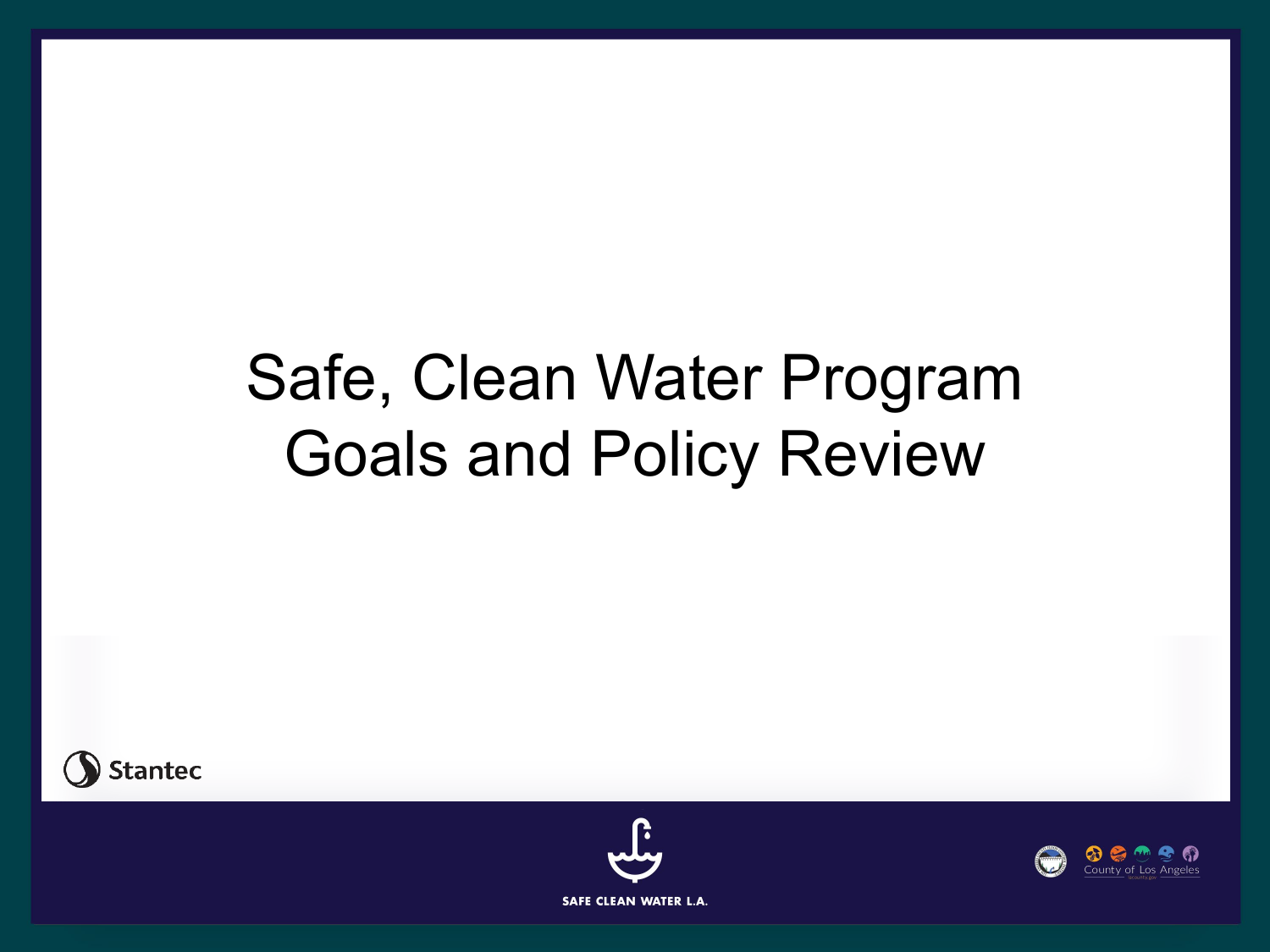## SCWP (fourteen) Goals

**18.04 - SCW Program Goals.**

# The Los Angeles Region Safe, Clean Water Program shall be implemented consistent with the following goals:





**SAFE CLEAN WATER L.A.** 

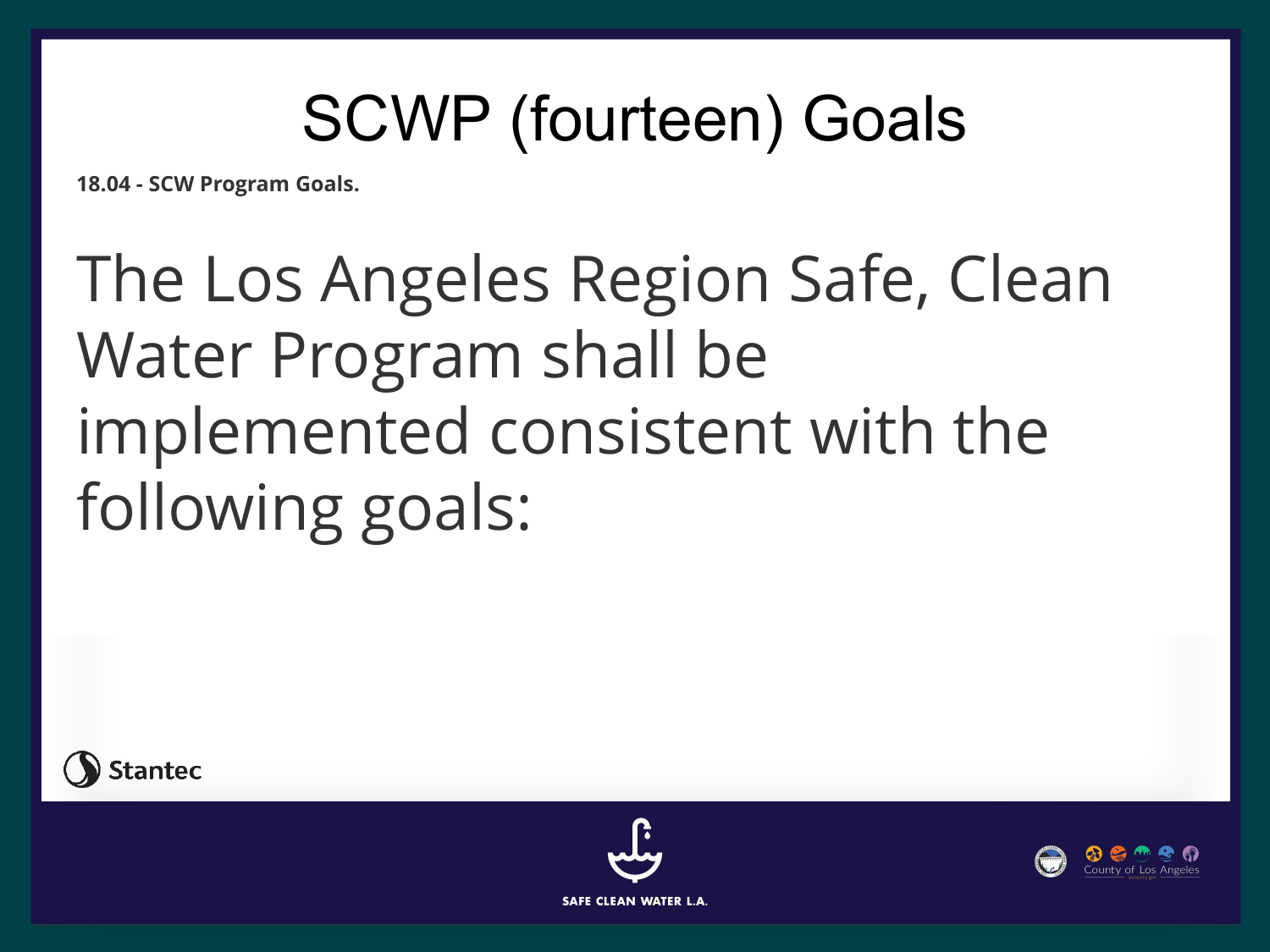# SCWP (fourteen) Goals

**18.04 - SCW Program Goals.**

**Stantec** 

- Improve water quality and contribute to attainment of water-quality requirements.
- Increase drought preparedness by capturing more Stormwater and/or Urban Runoff to store, clean, reuse, and/or recharge groundwater basins.
- Improve public health by preventing and cleaning up contaminated water, increasing access to open space, providing additional recreational opportunities, and helping communities mitigate and adapt to the effects of climate change through activities such as increasing shade and green space.
- Leverage other funding sources to maximize SCW Program Goals.
- Invest in infrastructure that provides multiple benefits.
- Prioritize Nature-Based Solutions.
- Provide a spectrum of project sizes from neighborhood to regional scales.

### More next slide



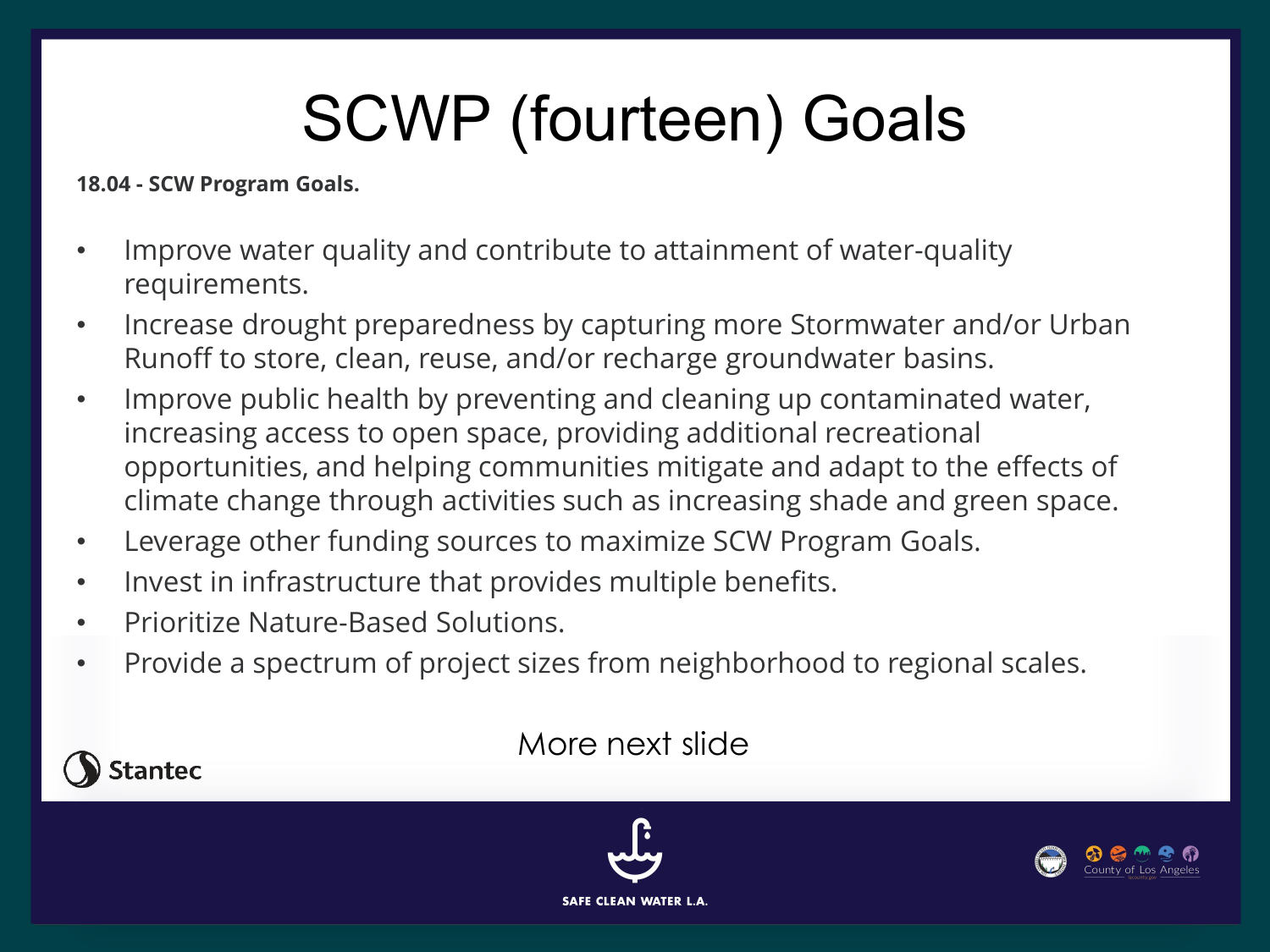# SCWP (fourteen) Goals

#### **18.04 - SCW Program Goals.**

**Stantec** 

- Encourage innovation and adoption of new technologies and practices.
- Invest in independent scientific research.
- Provide [disadvantaged community] Benefits, including Regional Program infrastructure investments, that are not less than one hundred and ten percent (110%) of the ratio of the [disadvantaged community] population to the total population in each Watershed Area.
- Provide Regional Program infrastructure funds benefitting each Municipality in proportion to the funds generated within their jurisdiction, after accounting for allocation of the one hundred and ten percent (110%) return to [disadvantaged communities], to the extent feasible.
- Implement an iterative planning and evaluation process to ensure adaptive management.
- Promote green jobs and career pathways.
- Ensure ongoing operations and maintenance for Projects.

### More previous slide



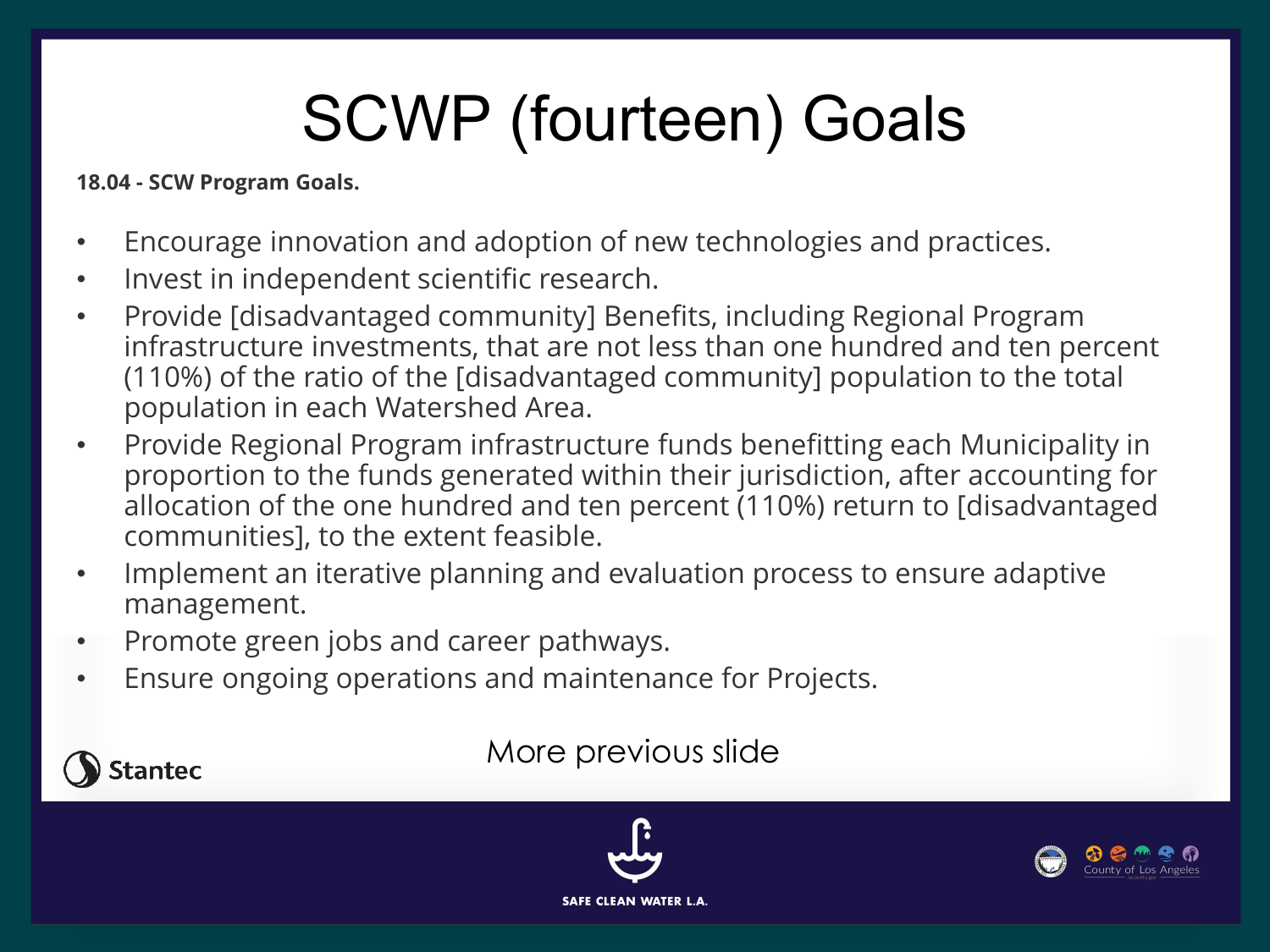## Regional Program

**16.05 - D. Regional Program.**

Infrastructure Program. This program shall implement Multi-Benefit watershed-based Projects that have a Water Quality Benefit, as well as, either a Water Supply Benefit or Community Investment Benefit, or both. Infrastructure Program funds *(selected)*:

- Shall be programmed, to the extent feasible, such that each Municipality receives benefits in proportion to the funds generated within their jurisdiction, after accounting for allocation of the one hundred ten percent (110%) return to [disadvantaged communities];
- Shall be programmed, to the extent feasible, such that Nature-Based Solutions are prioritized;
- Shall be prioritized and spent on **Projects that, to the extent feasible, assist in** achieving compliance with Order No. R4-2012-0175 (as amended…), NPDES Permit No. CAS004003…or successor permits issued by the Los Angeles Regional Water Quality Control Board.





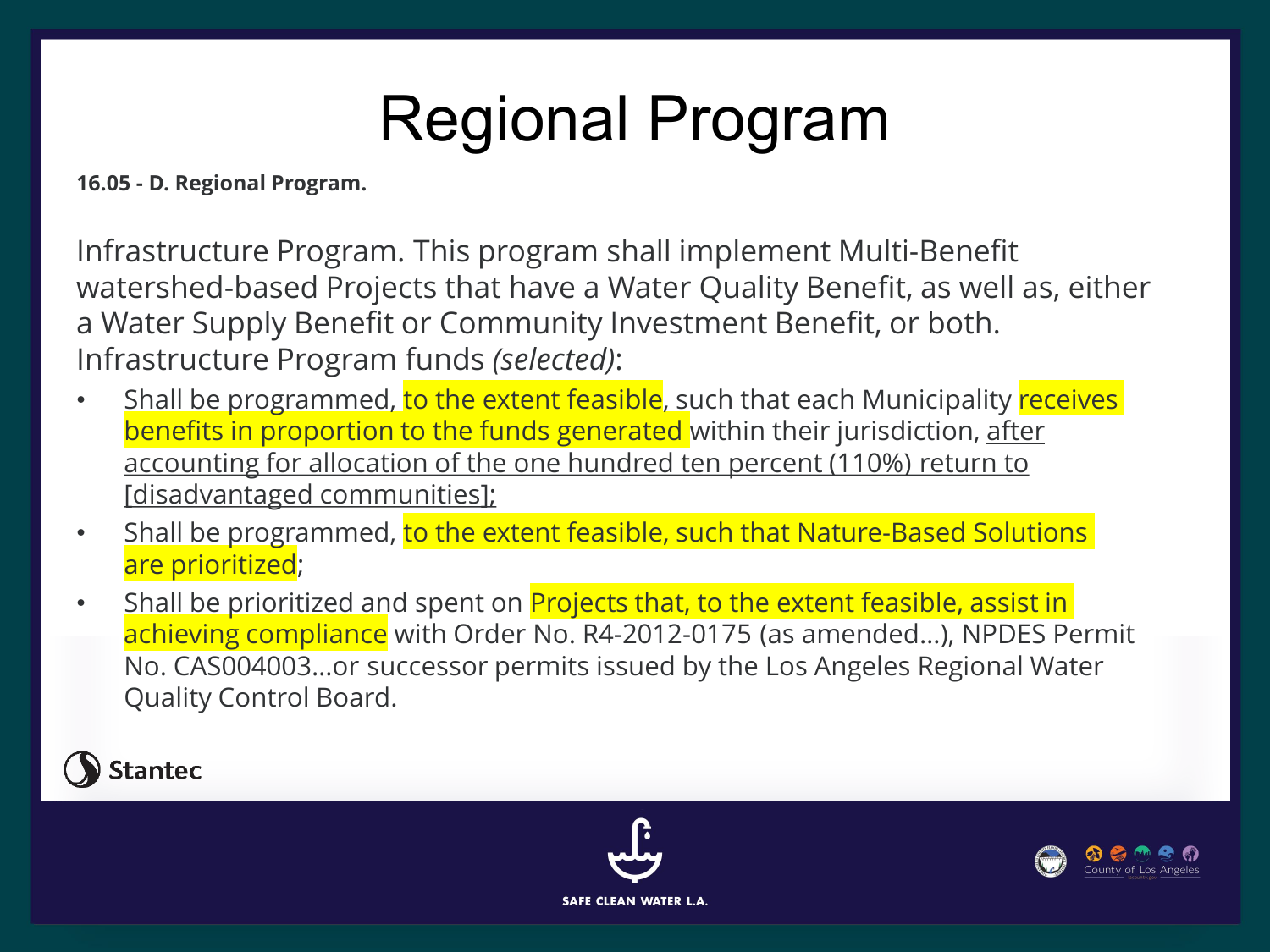### **Benefits**

#### **16.03 - Definitions**

F. "Community Investment Benefit" means a benefit created in conjunction with a Project or Program, such as, but not limited to: improved flood management, flood conveyance, or flood risk mitigation; creation, enhancement or restoration of parks, habitat or wetlands; improved public access to waterways; enhanced or new recreational opportunities; and greening of schools. A Community Investment Benefit also includes a benefit to the community derived from a Project or Program that improves public health by reducing heat island effect and increasing shade or planting of trees or other vegetation that increase carbon reduction/sequestration and improve air quality.

NN. "Water Quality Benefit" means a reduction in Stormwater or Urban Runoff pollution, such as improvements in the chemical, physical, and biological characteristics of Stormwater or Urban Runoff in the District. Activities resulting in this benefit include, but are not limited to: *infiltration or treatment* of Stormwater or Urban Runoff, non-point source pollution control, and diversion of Stormwater or Urban Runoff to a sanitary sewer system.

OO."Water Supply Benefit" means an increase in the amount of locally available water supply, provided there is a nexus to Stormwater or Urban Runoff capture. Activities resulting in this benefit include, but are not limited to, the following: reuse and conservation practices, diversion of Stormwater or Urban Runoff to a sanitary sewer system for direct or indirect water recycling, increased groundwater replenishment or available yield, or offset of potable water use.